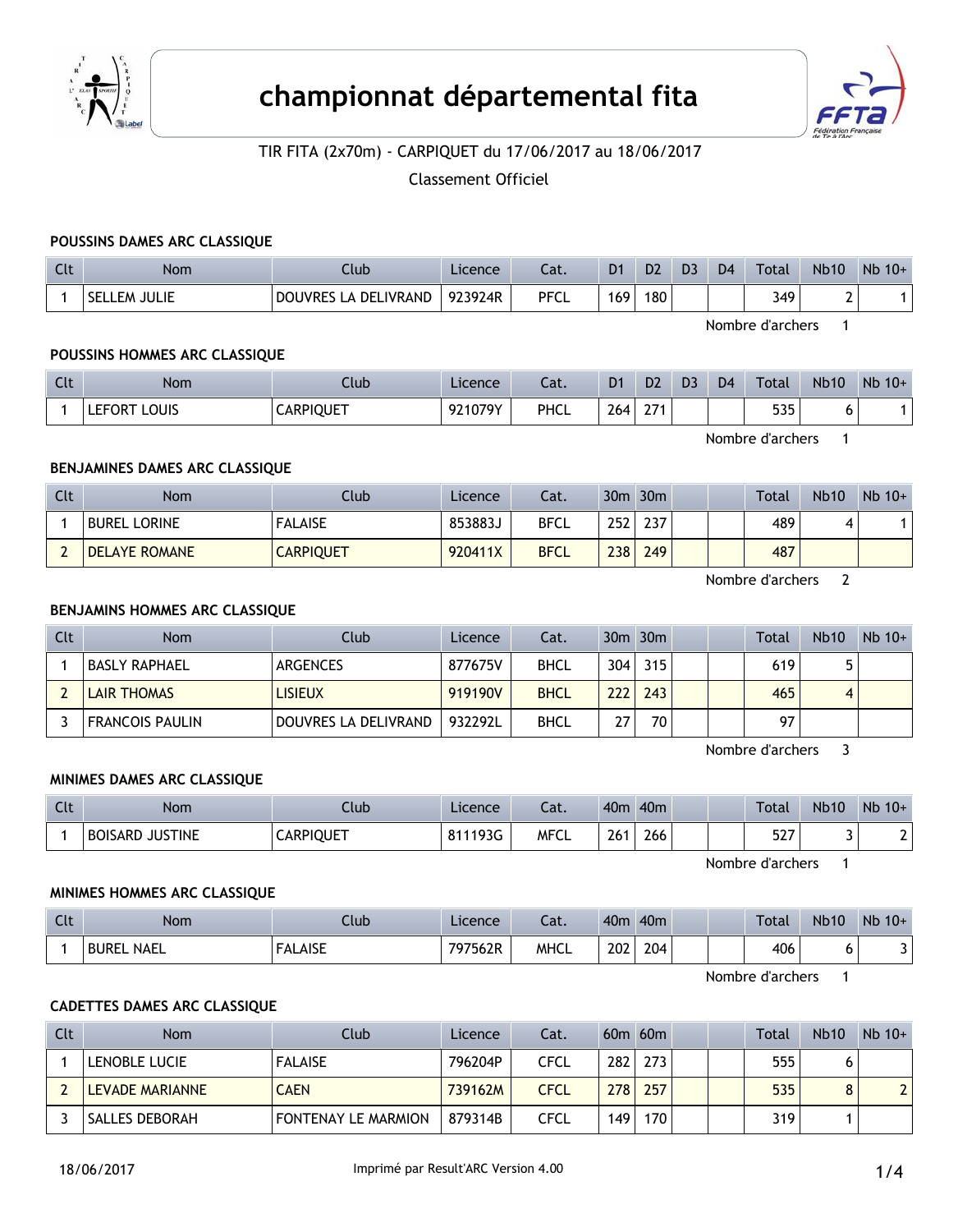### **CADETS HOMMES ARC CLASSIQUE**

| <b>Clt</b> | Nom           | Llub             | Licence | $-1$<br>cal. | 60 <sub>m</sub> | 60 <sub>m</sub> |  | Total        | <b>Nb10</b> | Nb<br>$10+$ |
|------------|---------------|------------------|---------|--------------|-----------------|-----------------|--|--------------|-------------|-------------|
|            | SIMON NICOLAS | <b>CARPIQUET</b> | 865782T | CHCL         | 265             | 267             |  | $-22$<br>ےدر |             | J           |

Nombre d'archers 1

# **JUNIORS HOMMES CLASSIQUE**

| Clt | <b>Nom</b>                     | Club                   | Licence | Lat.        | 70m | 70 <sub>m</sub> | <b>Total</b>            | <b>Nb10</b> | $Nb$ 10+ |
|-----|--------------------------------|------------------------|---------|-------------|-----|-----------------|-------------------------|-------------|----------|
|     | <b>ALEXIS</b><br><b>DUPONT</b> | LE MARMION<br>FONTENAY | 723990W | <b>JHCL</b> | 307 | 306             | $\sim$ 4. $\sim$<br>נוט | 4           |          |

Nombre d'archers 1

#### **SENIORS DAMES ARC CLASSIQUE**

| $\Gamma$<br><b>LIL</b> | Nom                    | Club                                  | Licence | Lat.        | 70 <sub>m</sub> | 70 <sub>m</sub> |  | Total | <b>Nb10</b> | Nb<br>$10+$ |
|------------------------|------------------------|---------------------------------------|---------|-------------|-----------------|-----------------|--|-------|-------------|-------------|
|                        | THIER DELPHINE<br>DANT | <b>SUR MER</b><br><b>VILL</b><br>.ERS | 626839X | <b>SFCL</b> | ววว<br>---      | 189             |  | 41'   |             |             |

Nombre d'archers 1

### **SENIORS HOMMES ARC CLASSIQUE**

| Clt            | Nom                     | Club                         | Licence | Cat.        |     | 70m 70m |  | Total | <b>Nb10</b>    | $Nb$ 10+       |
|----------------|-------------------------|------------------------------|---------|-------------|-----|---------|--|-------|----------------|----------------|
|                | <b>GUILLOIT GREGORY</b> | <b>CARPIQUET</b>             | 416869U | <b>SHCL</b> | 265 | 264     |  | 529   | 2              |                |
| $\overline{2}$ | <b>MOULIN STEVE</b>     | <b>CONDE SUR NOIREAU</b>     | 742878B | <b>SHCL</b> | 276 | 249     |  | 525   | 5              | $\overline{2}$ |
| 3              | <b>MOTREFF NICOLAS</b>  | <b>CAEN</b>                  | 637890J | <b>SHCL</b> | 247 | 253     |  | 500   | 3              |                |
| $\overline{4}$ | <b>GILLES PHILIPPE</b>  | <b>VILLERS SUR MER</b>       | 799709Z | <b>SHCL</b> | 237 | 247     |  | 484   | 5              | $\mathbf{1}$   |
| 5              | <b>CHRISTIEN ERIC</b>   | <b>HEROUVILLE SAINT CLAI</b> | 754787W | <b>SHCL</b> | 233 | 251     |  | 484   | 2              | $\mathbf{1}$   |
| 6              | <b>LEVADE PHILIPPE</b>  | <b>CAEN</b>                  | 704702F | <b>SHCL</b> | 224 | 219     |  | 443   | $\overline{2}$ |                |
| $\overline{7}$ | <b>AUGUE PASCAL</b>     | <b>CARPIQUET</b>             | 861508X | <b>SHCL</b> | 182 | 237     |  | 419   | 3              | $\overline{2}$ |
| 8              | <b>QUEILLE JEAN LUC</b> | <b>VIRE</b>                  | 895815M | <b>SHCL</b> | 201 | 215     |  | 416   | 5              | $\overline{2}$ |
| 9              | RICHARD MICKAEL         | <b>FALAISE</b>               | 900009W | <b>SHCL</b> | 200 | 213     |  | 413   | 2              | $\mathbf{1}$   |
| 10             | <b>BOUCE DAVID</b>      | <b>CAEN</b>                  | 878677J | <b>SHCL</b> | 211 | 193     |  | 404   |                |                |
| 11             | <b>MUSSIER PIERRE</b>   | <b>CAEN</b>                  | 688161B | <b>SHCL</b> | 108 | 161     |  | 269   |                |                |

Nombre d'archers 11

### **VETERANS DAMES ARC CLASSIQUE**

| Clt | Nom                       | Ilub           | Licence | $\sim$<br>cal. | 70 <sub>m</sub> | 70 <sub>m</sub> |  | Total | <b>Nb10</b> | Nb<br>$10+$ |
|-----|---------------------------|----------------|---------|----------------|-----------------|-----------------|--|-------|-------------|-------------|
|     | <b>DUPONT MARIE-LAURE</b> | <b>FALAISE</b> | 782121G | <b>VFCL</b>    | 234             | 220             |  | 454   |             |             |

Nombre d'archers 1

### **VETERANS HOMMES ARC CLASSIQUE**

| Clt | <b>Nom</b>             | Club                 | Licence | Cat.        |     | 70 <sub>m</sub> 70 <sub>m</sub> |  | Total | <b>Nb10</b> | $Nb$ 10+              |
|-----|------------------------|----------------------|---------|-------------|-----|---------------------------------|--|-------|-------------|-----------------------|
|     | <b>GUESDON OLIVIER</b> | <b>CAEN</b>          | 701655U | VHCL        | 264 | 273                             |  | 537   | 4           |                       |
|     | <b>LAURENT ERIC</b>    | <b>BAYEUX</b>        | 703826D | <b>VHCL</b> | 243 | 252                             |  | 495   | 4           | $\mathbf{1}$          |
|     | <b>MEYER PASCAL</b>    | DOUVRES LA DELIVRAND | 649972S | VHCL        | 251 | 202                             |  | 453   |             | $\mathbf{2}^{\prime}$ |
| 4   | <b>DURAND PHILIPPE</b> | <b>CAEN</b>          | 466148H | <b>VHCL</b> | 216 | 172                             |  | 388   |             |                       |
|     | <b>PALY OLIVIER</b>    | <b>CARPIQUET</b>     | 800914J | VHCL        | 192 | 194                             |  | 386   |             |                       |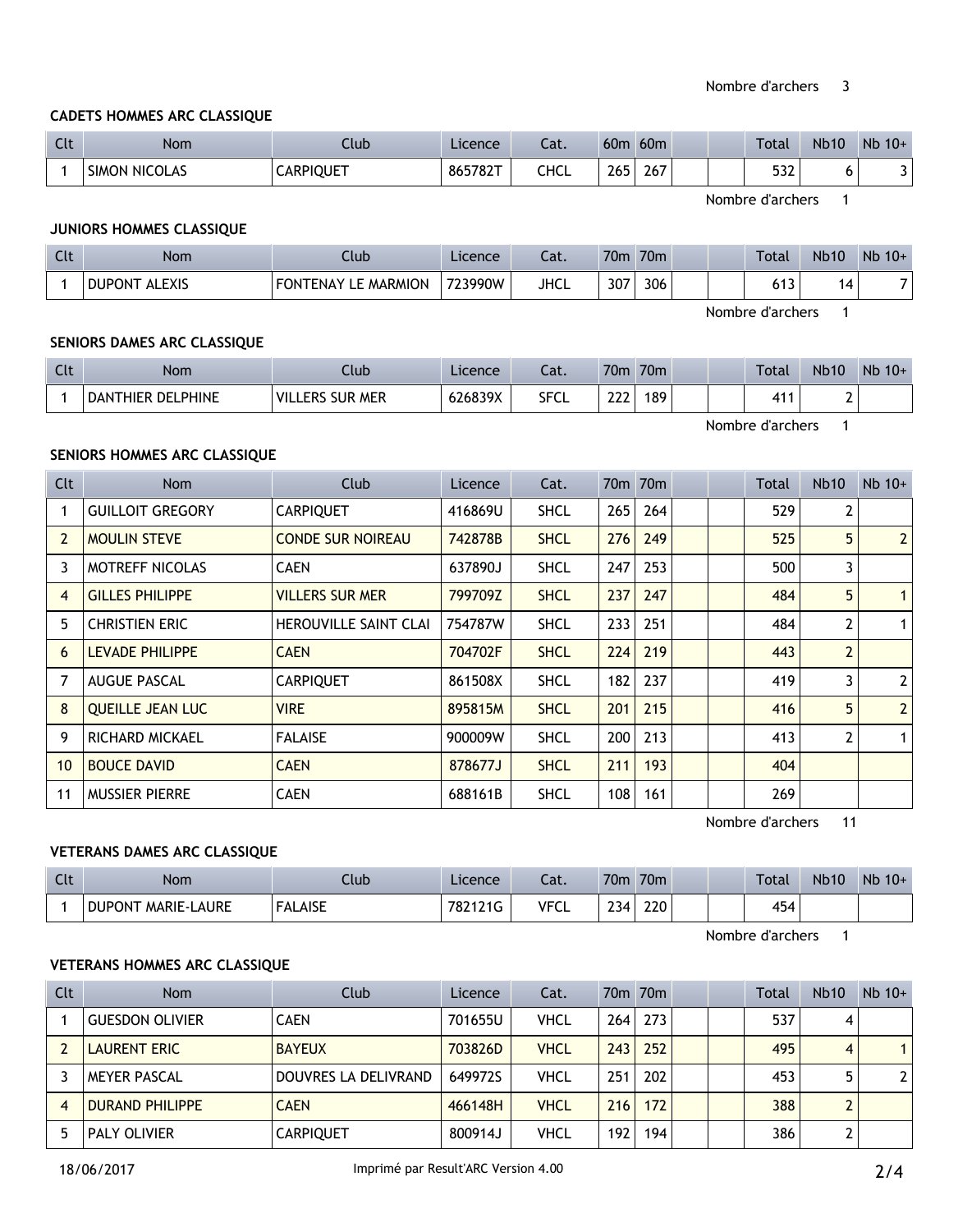# Nombre d'archers 5

# **SUPER VETERANS DAMES ARC CLASSIQUE**

| Clt | <b>Nom</b>                 | Club                             | Licence | Cat.         | 70 <sub>m</sub> | 70 <sub>m</sub> |  | <b>Total</b> | <b>Nb10</b> | Nb<br>$10+$ |
|-----|----------------------------|----------------------------------|---------|--------------|-----------------|-----------------|--|--------------|-------------|-------------|
|     | <b>FRANCOISE</b><br>MURAIL | <b>SUR MER</b><br>' VIL.<br>_ERS | 827827M | <b>SVFCL</b> | 192             | 210             |  | 402          |             |             |

Nombre d'archers 1

## **SUPER VETERANS HOMMES ARC CLASSIQUE**

| $C1+$<br>$\overline{\phantom{a}}$ | <b>Nom</b>          | Club             | Licence | Cat.         | 70 <sub>m</sub> | 70 <sub>m</sub> |  | Total | <b>Nb10</b> | Nb<br>$10+$ |
|-----------------------------------|---------------------|------------------|---------|--------------|-----------------|-----------------|--|-------|-------------|-------------|
|                                   | <b>HAUTEUR MARC</b> | <b>CARPIQUET</b> | 717062R | <b>SVHCL</b> | つにつ<br>ر ر_     | 240             |  | 493   |             |             |

Nombre d'archers 1

### **CADETS HOMMES ARC A POULIES**

| Clt | <b>Nom</b>             | Club             | Licence | Cat. | 50 <sub>m</sub> | 50 <sub>m</sub> |  | <b>Total</b> | <b>Nb10</b> | $Nb 10+$ |
|-----|------------------------|------------------|---------|------|-----------------|-----------------|--|--------------|-------------|----------|
|     | <b>PALY JOCELIN</b>    | CARPIQUET        | 793134C | снсс | 311             | 314             |  | 625          | 16          |          |
| -   | <b>FONTAINE DAMIEN</b> | <b>CARPIQUET</b> | 811195J | снсс | 253             | 284             |  | 537          | ں           |          |

Nombre d'archers 2

# **JUNIORS HOMMES ARC A POULIES**

| Clt | <b>Nom</b>            | Club                       | Licence        | Cat.        |     | 50 <sub>m</sub> 50 <sub>m</sub> |  | <b>Total</b> | <b>Nb10</b> | $Nb$ 10+ |
|-----|-----------------------|----------------------------|----------------|-------------|-----|---------------------------------|--|--------------|-------------|----------|
|     | <b>ENGELS THOMAS</b>  | <b>COURSEULLES SUR MER</b> | 702538D        | JHCO        | 335 | 334                             |  | 669          | 30          | 10       |
|     | <b>BOISARD DAMIEN</b> | CARPIQUET                  | <b>722675S</b> | <b>JHCC</b> | 323 | 315                             |  | 638          |             |          |

Nombre d'archers 2

## **SENIORS DAMES ARC A POULIES**

| Clt | Nom                      | Club.                      | Licence | Cat.        |      | 50m 50m |  | <b>Total</b> | <b>Nb10</b> | $Nb$ 10+ |
|-----|--------------------------|----------------------------|---------|-------------|------|---------|--|--------------|-------------|----------|
|     | DARCILLON CECILE         | <b>FONTENAY LE MARMION</b> | 771397A | <b>SFCO</b> | 329  | 332     |  | 661          | 30          |          |
|     | <b>POULINGUE VALERIE</b> | I ST PIERRE SUR DIVES      | 814319E | <b>SFCO</b> | 3041 | 298     |  | 602          | 14          |          |

Nombre d'archers 2

# **SENIORS HOMMES ARC A POULIES**

| Clt | Nom                    | Club                       | Licence | Cat.        |     | 50 <sub>m</sub> 50 <sub>m</sub> |  | Total | <b>Nb10</b> | $Nb$ 10+        |
|-----|------------------------|----------------------------|---------|-------------|-----|---------------------------------|--|-------|-------------|-----------------|
|     | i poulingue olivier    | ST PIERRE SUR DIVES        | 672124V | <b>SHCO</b> | 346 | 335                             |  | 681   | 35          | 13              |
|     | <b>DARCILLON DENIS</b> | <b>FONTENAY LE MARMION</b> | 771395Y | <b>SHCO</b> | 335 | 334                             |  | 669   | 31          | 12 <sub>1</sub> |
|     | <b>MOULIN STEVE</b>    | <b>CONDE SUR NOIREAU</b>   | 742878B | <b>SHCO</b> | 286 | 284                             |  | 570   |             |                 |

Nombre d'archers 3

# **VETERANS HOMMES ARC A POULIES**

| Clt | Nom                     | Club             | <b>Licence</b> | Cat.        | 50 <sub>m</sub> | 50 <sub>m</sub> |  | <b>Total</b> | <b>Nb10</b> | $Nb$ 10+ |
|-----|-------------------------|------------------|----------------|-------------|-----------------|-----------------|--|--------------|-------------|----------|
|     | <b>BERTAULD NICOLAS</b> | <b>FALAISE</b>   | 7821235        | VHCO        | 305             | 297             |  | 602          |             | 4        |
|     | LECOUTURIER ERNEST      | <b>CARPIQUET</b> | 855766F        | <b>VHCO</b> | 293             | 297             |  | 590          | ر ا         | D.       |

Nombre d'archers 2

## **SUPER VETERANS HOMMES ARC A POULIES**

| $C1+$<br>uu | <b>Nom</b>              | Club                                | Licence | $\sim$<br>-al. | 50 <sub>m</sub> | 50 <sub>m</sub> |  | Total | <b>Nb10</b> | <b>N<sub>b</sub></b><br>$10+$ |
|-------------|-------------------------|-------------------------------------|---------|----------------|-----------------|-----------------|--|-------|-------------|-------------------------------|
|             | PHILIPPE<br><b>OUIN</b> | LIVRAND<br><b>DOUVRES</b><br>LA DEL | 761210C | <b>SVHCO</b>   | 302             | 306             |  | 608   | IΕ<br>. J   |                               |